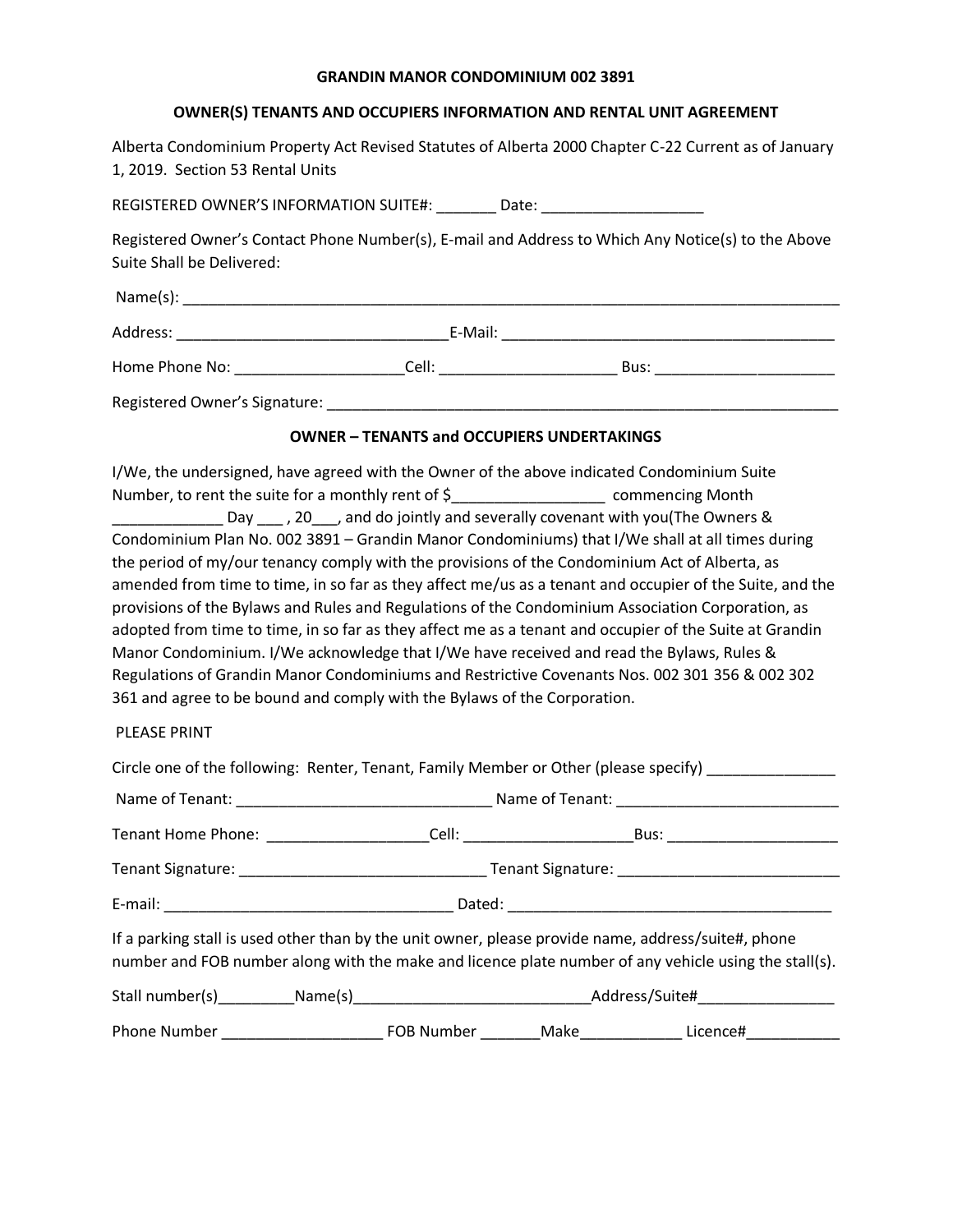# **Alberta Condominium Property Act**

# **Rental of units**

**53(1)** An owner of a unit shall not rent the owner's unit until the owner has given written notice to the corporation of the owner's intention to rent the unit, setting out

**(a)** the address at which the owner may be served with a notice given by the corporation under section 54 or an application or order referred to in section 55 or 56, and **(b)** the amount of rent to be charged for the unit.

**(2)** If an owner of a unit rents the owner's unit it is a condition of that tenancy, notwithstanding anything in the tenancy agreement, that any person in possession of that unit shall not

**(a)** cause damage to the real or personal property of the corporation or the common property, or **(b)** contravene the bylaws.

**(3)** The corporation may require an owner who rents the owner's unit to pay to and maintain with the corporation a deposit that the corporation may use for

**(a)** the repair or replacement of the real and personal property of the corporation or of the common property, and **(b)** the maintenance, repair or replacement of any common property that is subject to a lease granted to the owner of the unit under section 50, that is damaged, destroyed, lost or removed, as the case may be, by any person in possession of the rented unit.

**(4)** A deposit referred to in subsection (3) shall not exceed one month's rent charged for the unit.

**(5)** The owner of a unit shall give the corporation written notice of the name of the tenant renting the unit within 20 days from the commencement of the tenancy.

**(6)** Within 20 days after ceasing to rent the owner's unit, the owner shall give the corporation written notice that the owner's unit is no longer rented.

**(7)** A corporation shall, within 20 days after receiving a written notice under subsection (6),

**(a)** return the deposit to the owner,

**(b)** if the corporation has made use of the deposit for one or more of the purposes referred to under subsection (3), deliver to the owner

**(i)** a statement of account showing the amount used, and **(ii)** the balance of the deposit not used, if any,

or

**(c)** if the corporation is entitled to make use of the deposit but is unable to determine the amount of the deposit that it will use, deliver to the owner an estimated statement of account showing the amount it intends to use and, within 60 days after delivering to the owner the estimated statement of account, deliver to the owner